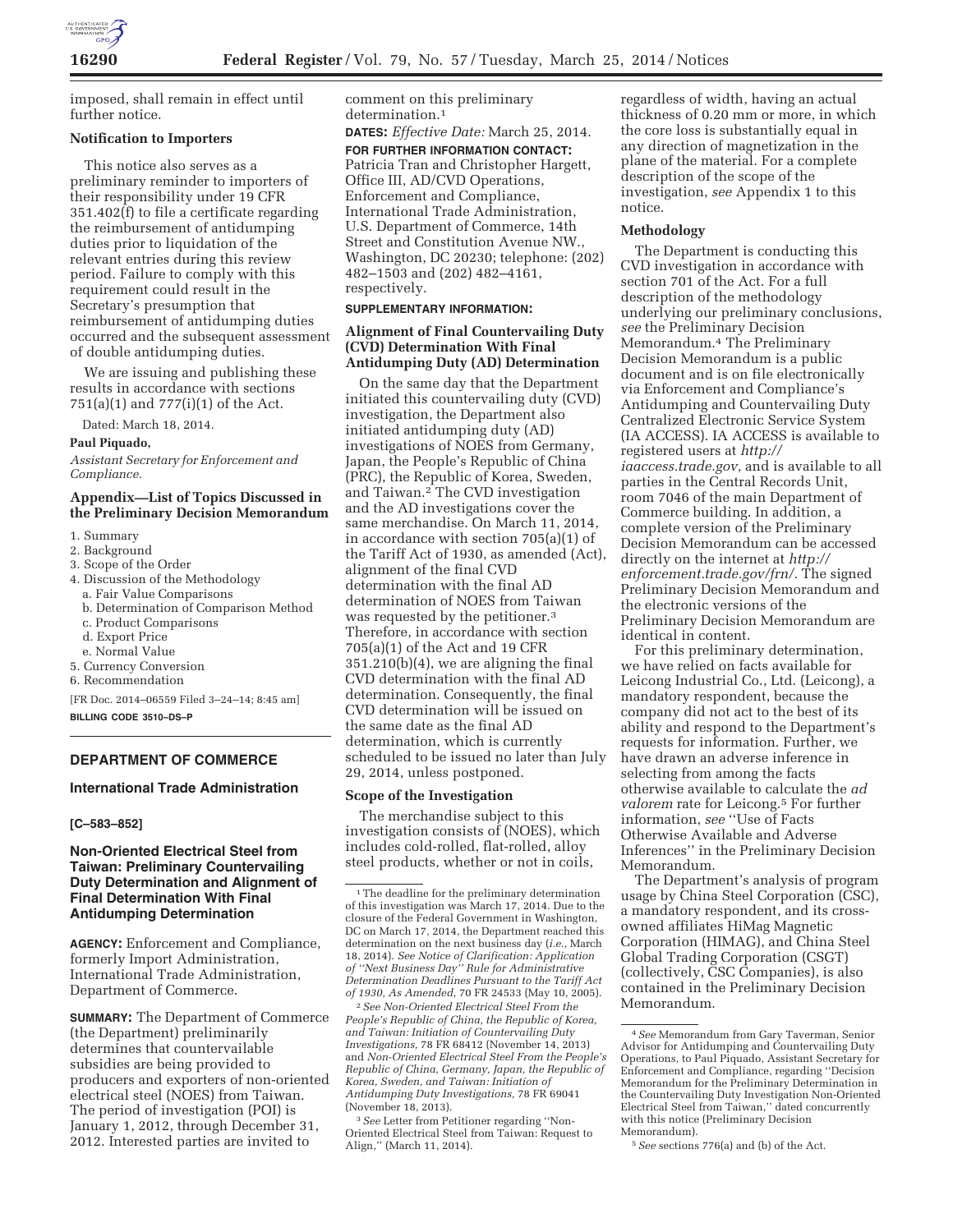# **Preliminary Determination and Suspension of Liquidation**

In accordance with section 703(d)(1)(A)(i) of the Act, we calculated a CVD rate for each individually investigated producer/exporter of the subject merchandise. For companies not individually investigated, we calculated

an all others rate as described in the Preliminary Decision Memorandum.

We preliminarily determine the countervailable subsidy rates to be:

| Companv                                                                                                                                                                               | Subsidy rate   |
|---------------------------------------------------------------------------------------------------------------------------------------------------------------------------------------|----------------|
| China Steel Corporation (CSC), HiMag Magnetic Corporation (HIMAG), and China Steel Global Trading Corpora-   0.15 percent (de minimis).<br>tion (CSGT) (collectively, CSC Companies). | 12.82 percent. |
|                                                                                                                                                                                       | 6.41 percent.  |

With the exception of entries from the CSC Companies, in accordance with sections  $703(d)(1)(B)$  and  $(2)$  of the Act, we are directing U.S. Customs and Border Protection (CBP) to suspend liquidation of all entries of NOES from Taiwan that are entered, or withdrawn from warehouse, for consumption on or after the date of the publication of this notice in the **Federal Register**, and to require a cash deposit for such entries of the merchandise in the amounts indicated above. Because we preliminarily determine that the CVD rate in this investigation for the CSC Companies is *de minimis,* we will not direct CBP to suspend liquidation of the CSC Companies' entries of the subject merchandise from Taiwan.

In accordance with sections 703(d) and  $705(c)(5)(A)(i)$  of the Act, for companies not investigated, we apply an ''all-others'' rate equal to the weighted average countervailable subsidy rates established for exporters and producers individually investigated, excluding any zero and *de minimis* countervailable subsidy rates, and any rates determined entirely under section 776 of the Act. As indicated above, for this preliminary determination, we have calculated a *de minimis* countervailable subsidy rate for the CSC Companies and a countervailable subsidy rate for Leicong based entirely on adverse facts available (AFA) as provided under section 776(b) of the Act. Where the rates for the investigated companies are all zero or *de minimis* or based entirely on AFA, section  $705(c)(5)(A)(ii)$  of the Act instructs the Department to establish an all-others rate using ''any reasonable method.'' We preliminarily determine that a reasonable method for establishing the all-other rate is to calculate a simple average of the *de minimis* net subsidy rate calculated for the CSC companies and the total AFA rate assigned to Leicong.

## **Verification**

As provided in section 782(i)(1) of the Act, we intend to verify the information

submitted by the respondents prior to making our final determination.

# **Disclosure and Public Comment**

The Department intends to disclose to interested parties the calculations performed in connection with this preliminary determination within five days of public announcement of this determination.6 Interested parties may submit case and rebuttals briefs, as well as request a hearing.7 For a schedule of the deadlines for filing case briefs, rebuttal briefs, and hearing request, *see*  the Preliminary Determination Memorandum.

# **International Trade Commission Notification**

In accordance with section 703(f) of the Act, we will notify the International Trade Commission (ITC) of our determination. In addition, we are making available to the ITC all nonprivileged and non-proprietary information relating to this investigation. We will allow the ITC access to all privileged and business proprietary information in our files, provided the ITC confirms that it will not disclose such information, either publicly or under an administrative protective order, without the written consent of the Assistant Secretary for Enforcement and Compliance.

In accordance with section 705(b)(2) of the Act, if our final determination is affirmative, the ITC will make its final determination within 45 days after the Department makes its final determination.

This determination is issued and published pursuant to sections 703(f) and 777(i) of the Act and 19 CFR 351.205(c).

## Dated: March 18, 2014. **Paul Piquado,**

*Assistant Secretary for Enforcement and Compliance.* 

#### **Appendix 1**

# **Scope of the Investigation**

The merchandise subject to this investigation consists of non-oriented electrical steel (NOES), which includes coldrolled, flat-rolled, alloy steel products, whether or not in coils, regardless of width, having an actual thickness of 0.20 mm or more, in which the core loss is substantially equal in any direction of magnetization in the plane of the material. The term ''substantially equal'' in the prior sentence means that the cross grain direction of core loss is no more than 1.5 times the straight grain direction (*i.e.,* the rolling direction) of core loss. NOES has a magnetic permeability that does not exceed 1.65 Tesla when tested at a field of 800 A/m (equivalent to 10 Oesteds) along (*i.e.,* parallel to) the rolling direction of the sheet (*i.e.*, B<sub>800</sub> value). NOES contains by weight at least 1.25 percent of silicon but less than 3.5 percent of silicon, not more than 0.08 percent of carbon, and not more than 1.5 percent of aluminum.

NOES is subject to this investigation whether it is fully processed (fully annealed to develop final magnetic properties) or semiprocessed (finished to final thickness and physical form but not fully annealed to develop final magnetic properties); whether or not it is coated (*e.g.,* with enamel, varnish, natural oxide surface, chemically treated or phosphate surface, or other non-metallic materials). Fully processed NOES is typically made to the requirements of ASTM specification A 677, Japanese Industrial Standards (JIS) specification C 2552, and/or International Electrotechnical Commission (IEC) specification 60404–8–4. Semiprocessed NOES is typically made to the requirements of ASTM specification A 683. However, the scope of this investigation is not limited to merchandise meeting the specifications noted above.

NOES is sometimes referred to as coldrolled non-oriented electrical steel (CRNO), non-grain oriented (NGO), non-oriented (NO), or cold-rolled non-grain oriented (CRNGO). These terms are interchangeable.

The subject merchandise is provided for in subheadings 7225.19.0000, 7226.19.1000, and 7226.19.9000 of the Harmonized Tariff Schedule of the United States (HTSUS). Subject merchandise may also be entered under subheadings 7225.50.8085, 7225.99.0090, 7226.92.5000, 7226.92.7050,

<sup>6</sup>*See* 19 CFR 351.224(b).

<sup>7</sup>*See* 19 CFR 351.309, 19 CFR 351.310.